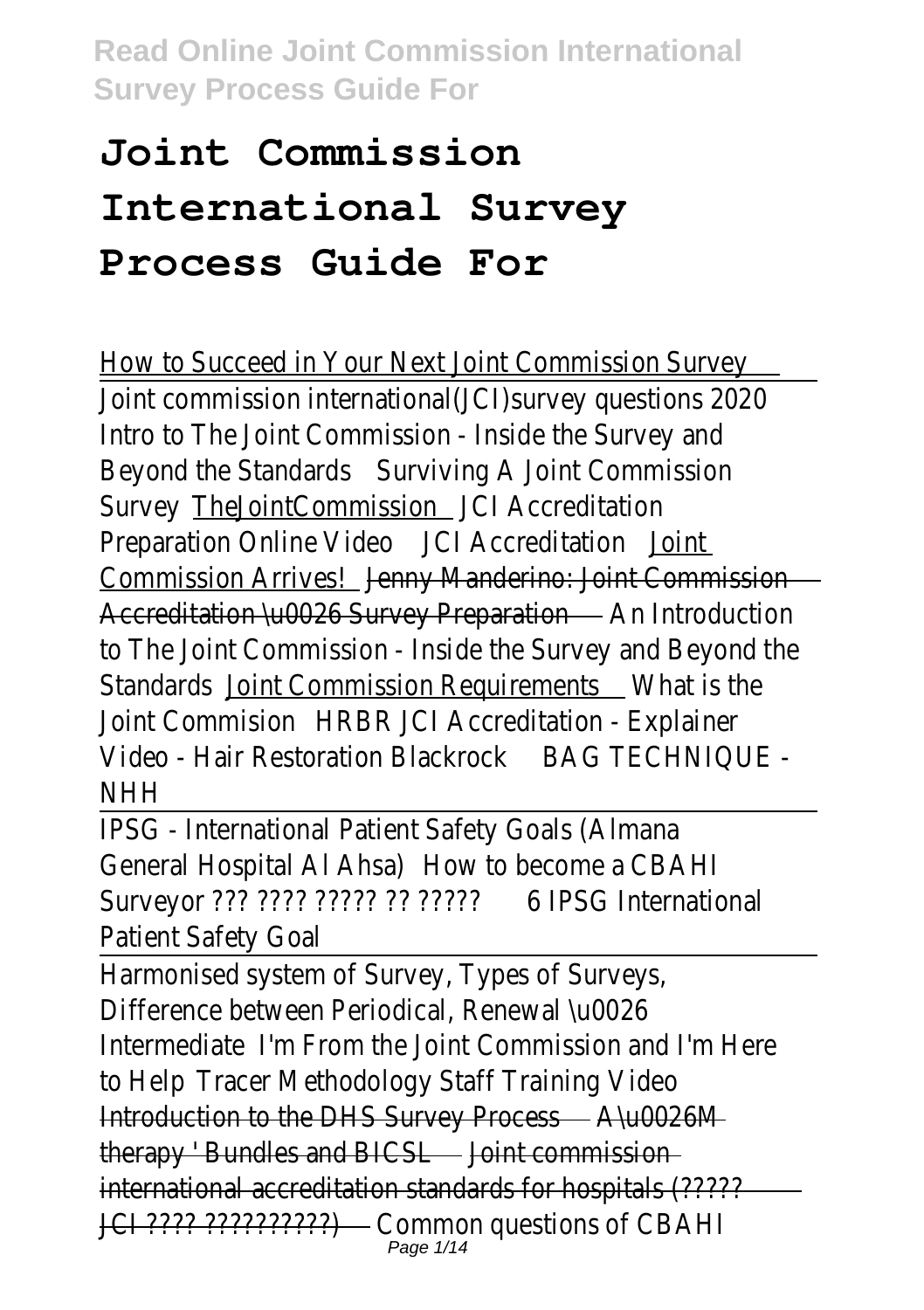surveyoComplying with the New Joint Commission Outcome Measures Requirement | Westsibank Live: Your 2019 Joint Commission Visit: What to Expect

Jenny Manderino: Joint Commission Accreditation \u002 Survey Preparation

Webcast: Joint Commission Standards for the Hospital Medical Staffhe Joint Commissidorint Commission International (JCI) Re-accreditation

Joint Commission International Survey Process Accreditation Bulletin: COVID-19 Impact Assessment and Survey Process. Wednesday, July 01 2020. The Joint Commission International (JCI) Hospital Standards promote continuous, systematic and organization-wide improvement in daily performance and in outcomes of patient care. It is JCI's expectation that all hospitals will maintain compliance with the JCI standards in a way that provides safe, quality patient care during the pandemic.

Accreditation Bulletin: COVID-19 Impact Assessment and ...

Survey Process Guides These easy-to-follow guides map each step of the way. They guide you through the organizational survey process with practical, relevant information to help all levels of leaders and staff prepare for the JCI survey. Guides are available for:

JCI Publications | Joint Commission International Joint Commission International Accreditation Hospital Survey Process Guide, Fifth Edition is designed to help Page 2/14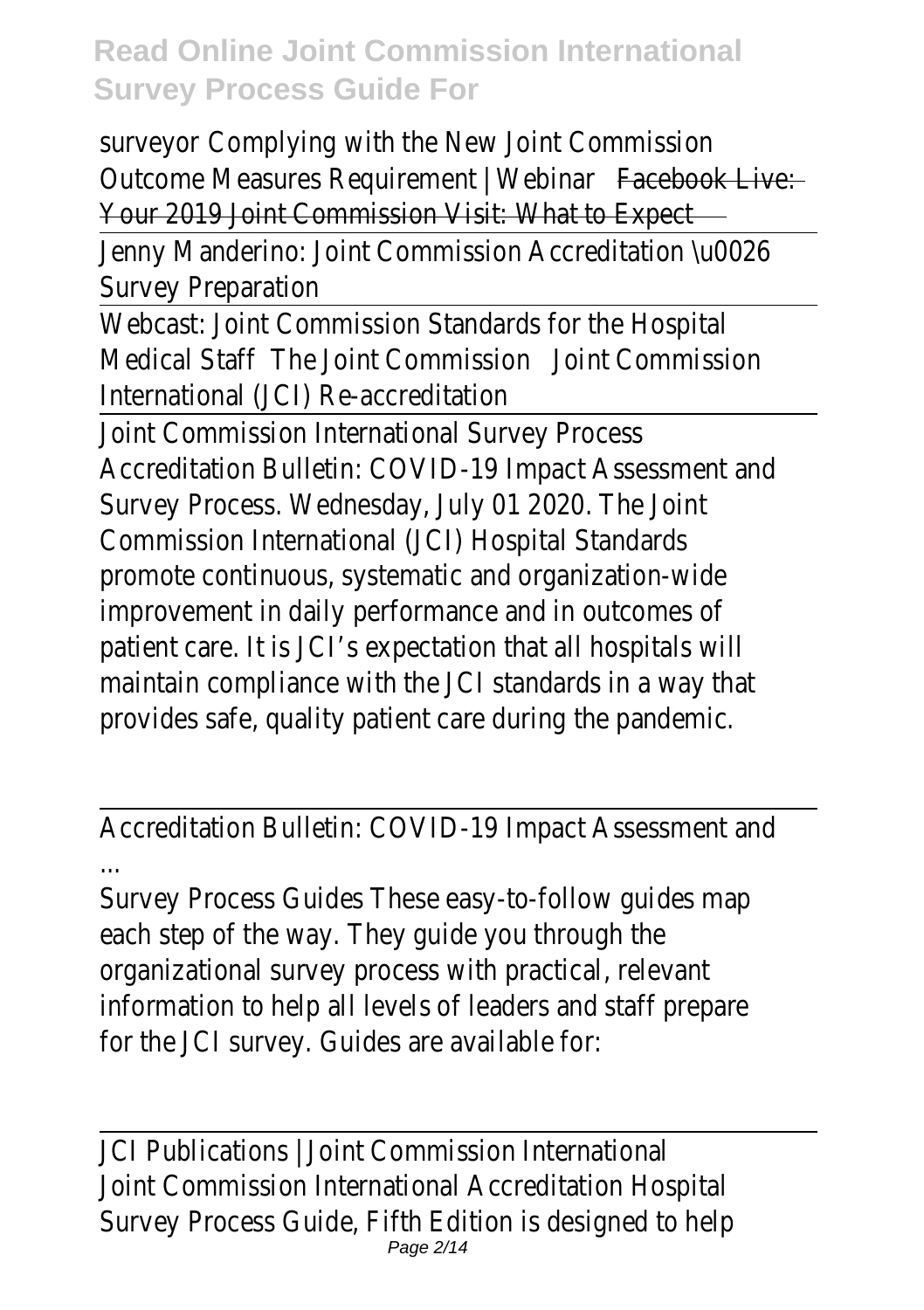hospitals learn about and be better prepared for the Joint Commission International (JCI) survey process. This quide provides hospitals and academic medical center hospitals with important information about JCI, the

Joint Commission International Survey Process Guide for ...

Changes in The Joint Commission survey process, 2017 Joint Commission International (JCI) identifies, measures, and shares best practices in quality and patient safety with the world. It provides leadership and innovative solutions to help health care organizations improve performance and patient care outcomes.

Joint Commission International Survey Process Guide For (OAK BROOK, Illinois, USA – 28 January 2020) – Joint Commission International (JCI) announces that beginning 5 April 2020, Survey Analysis for Evaluating Risk ® (SAFER™) Matrix, a transformative approach for identifying and communicating a health care organization's risk levels, will be integrated into JCI's accreditation survey process for hospitals and academic medical centers.

Joint Commission International announces SAFER™ Matrix: A ...

Unannounced survey process. • The Joint Commission conducts unannounced surveys unless it is not feasible Page 3/14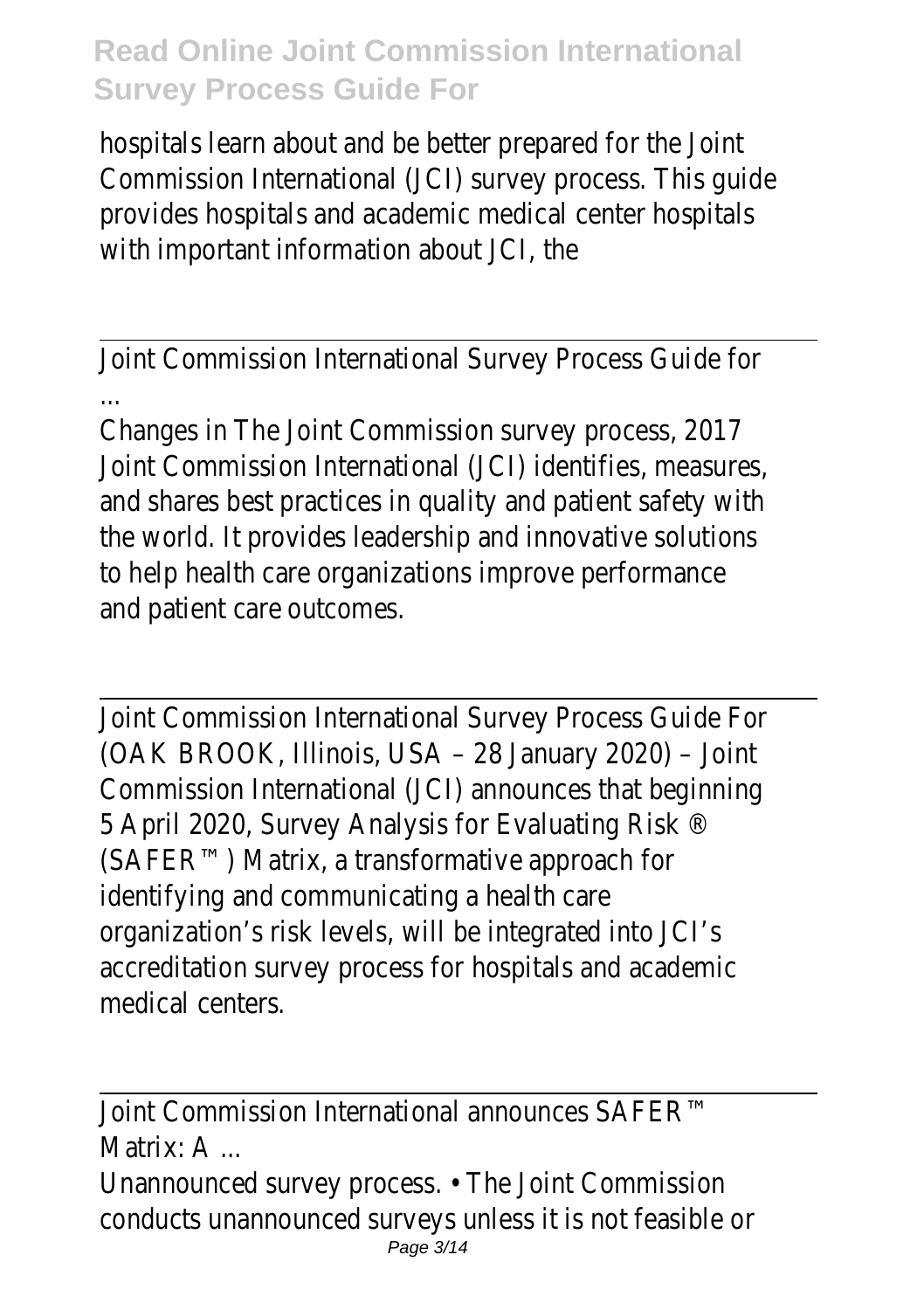logical to do so. • All hospitals and Centers for Medicare Medicaid (CMS) deeming or recognition surveys are unannounced. The following are exceptionsto unannounced surveys:

Unannounced survey process - Joint Commission The main activity during a Joint Commission or Joint Commission International (JCI) survey of any type of health care organization is the tracer (seethe sidebar "Tracers at a Glance," at right). A mock traceris a practic tracer meant to simulate an actual tracer. During a mod tracer, one or more people may play the role of a survey

How to Conduct a Mock Tracer Layout 1 International Accreditation Matters Successful completion of a rigorous accreditation process is a signal to patient that a health care organization has undergone an exacti performance assessment and met a robust series of qualifications in patient safety and quality of care. Of course, pursuing international accreditation is a big decision.

JCI Accreditation | Joint Commission International Accreditation and certification are important accomplishments to achieve and we are here to help yo organization throughout the entire process. Whether you're new to the Joint Commission and just starting on your journey, or you are looking for guidance after your Page 4/14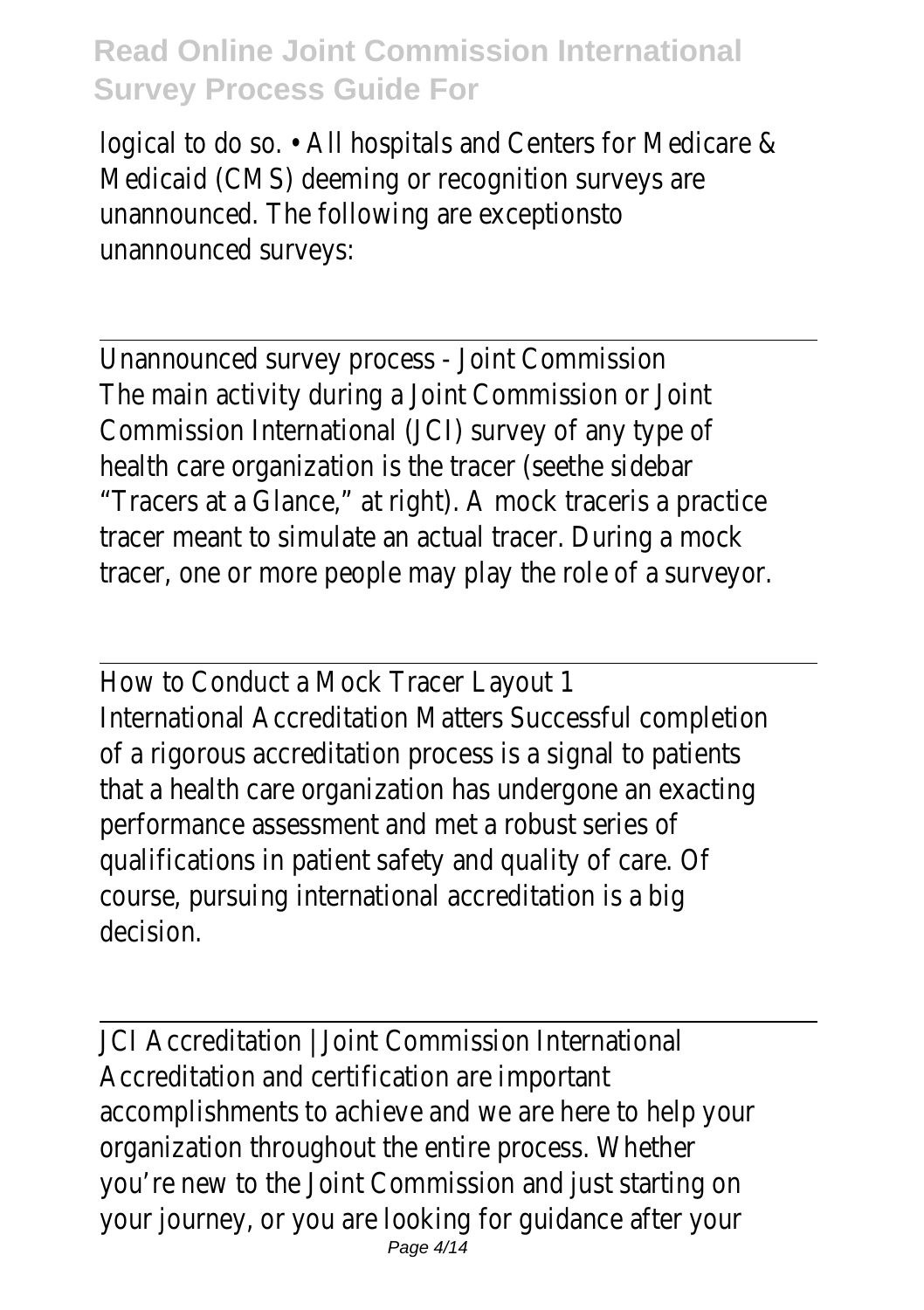survey or review, you'll have plenty of on-going support.

Learn the Process | The Joint Commission Successful completion of a rigorous accreditation proce a signal to patients that a health care organization has undergone an exacting performance assessment and metallistical robust series of qualification in patient safety and qualit of care. JCI is the recognized global leader in health care accreditation.

Joint Commission International | The Joint Commission on joint commission international survey process guide f easily from some device to maximize the technology usa once you have established to create this photo album as of referred book, you can offer some finest for not isolated your energy but as a consequence your people around.

Joint Commission International Survey Process Guide For Joint Commission International Survey Process Guide for ... Joint Commission International announces SAFER™ Matrix: A transformative approach for identifying and communicating risk levels identified during accreditation survey process Available to hospitals and academic medical centers as part of the accreditation process beginning 5 April 2020Tuesday, January 28 2020 Joint Commission International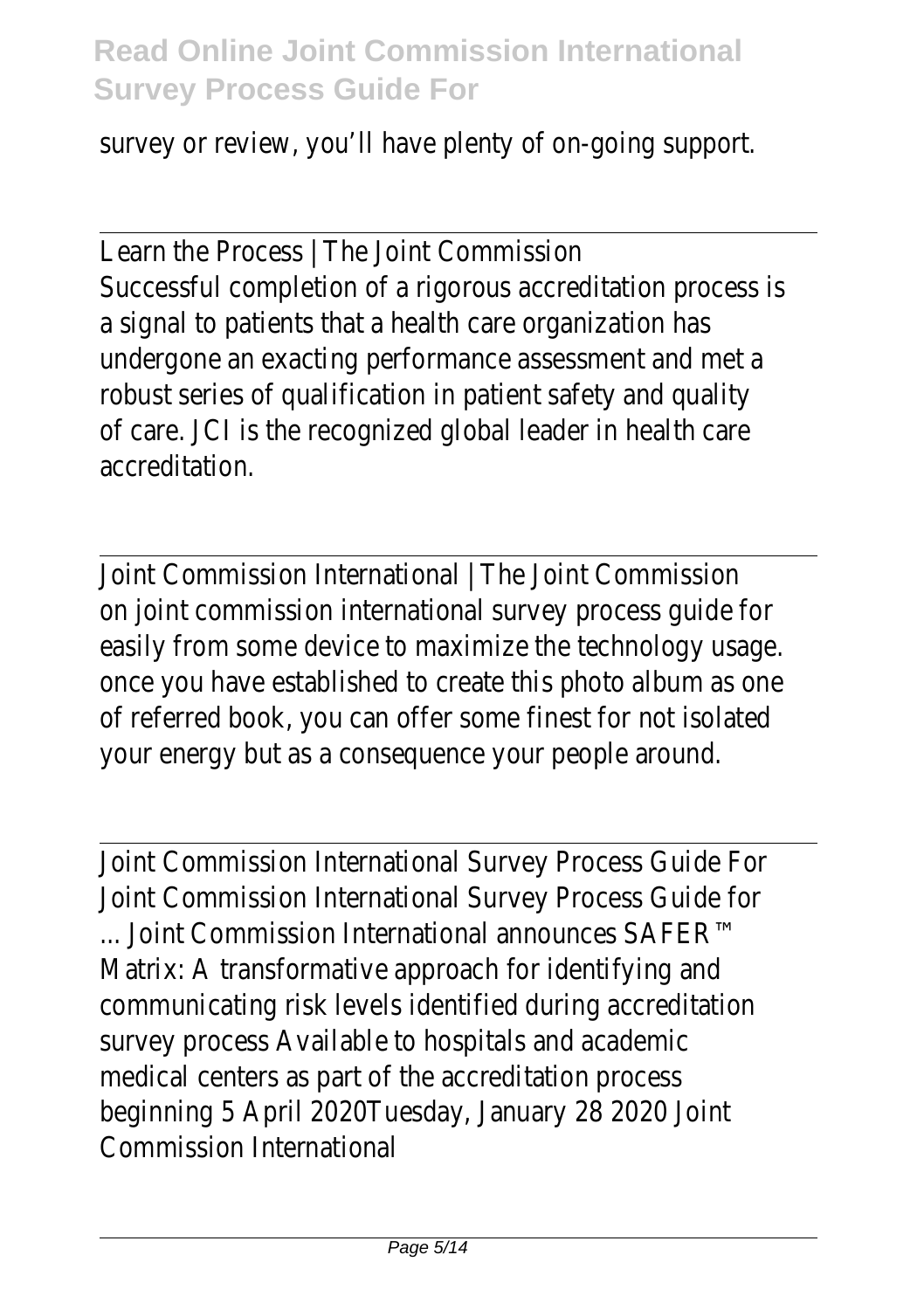Joint Commission International Survey Process Guide For Hospital Survey Process Guide - telenews.pk Joint Commission International Accreditation Hospital Survey Process Guide, Fifth Edition is designed to help hospitals learn about and be better prepared for the Joint Commission International (JCI) survey process This guide provides hospitals and academic medical center hospitals with important ...

[Books] Jci Accreditation Hospital Survey Process Guide The Joint Commission survey process is patient-centere data-driven, and focused on evaluating actual care processes. The on-site accreditation survey is also inten to be a learning experience. To that end, we provide education and "best practice" guidance to help your staf continually improve performance. What to Expect on Survey Day

Snapshot of Survey Day - Joint Commission The unannounced full survey is a key component of The Joint Commission accreditation process. "Unannounced" means the organization does not receive advanced notic its survey date. The Joint Commission began conducting unannounced surveys on January 1, 2006. Surveys occu 18 to 39 months after the organization's previous unannounced survey.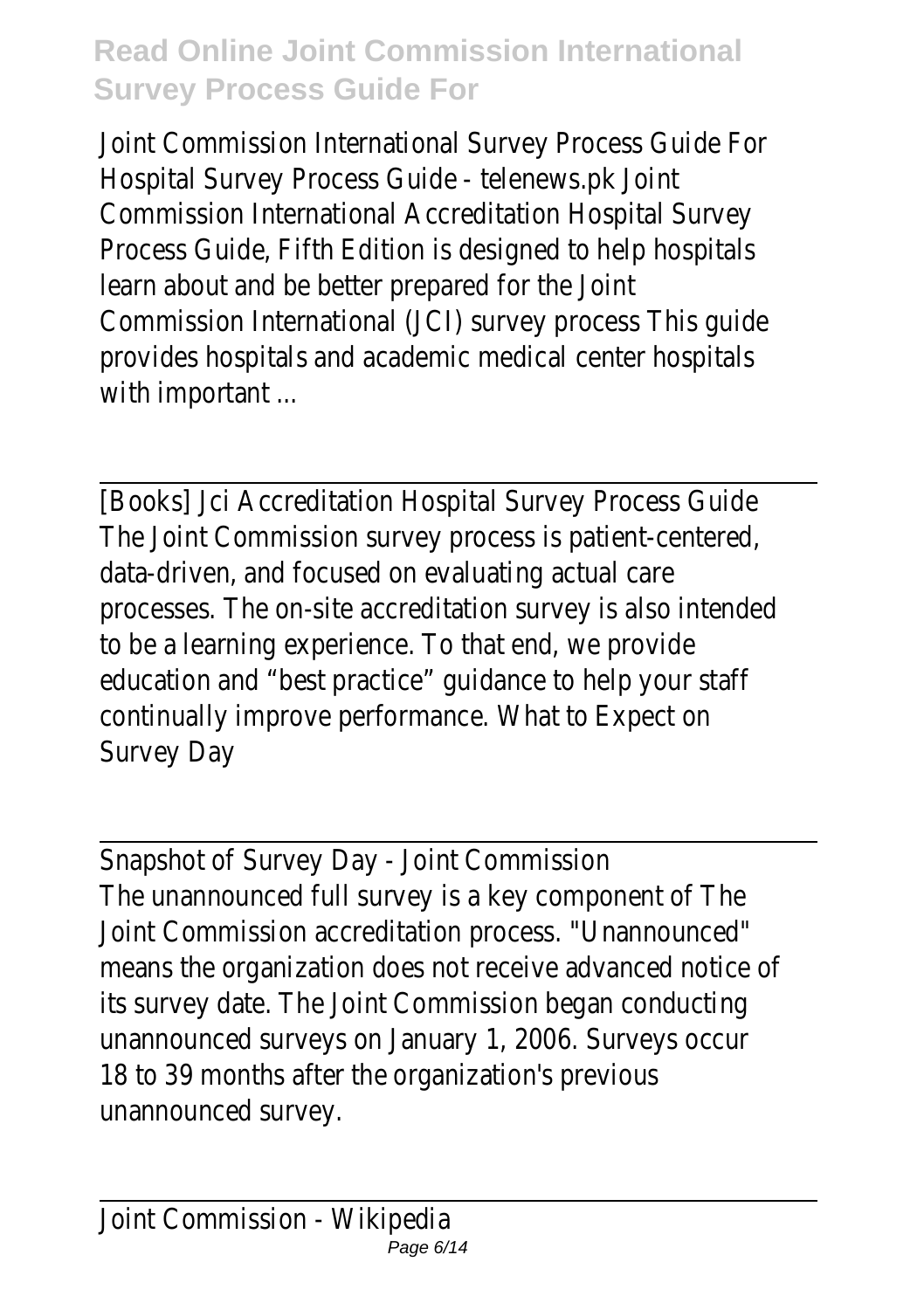With the publication of the Joint Commission International Accreditation Standards for Hospitals, 6th edition, JCI Accreditation is implementing changes to the survey process in 2017. The intention is to encourage J accredited organizations to pursue a more effective continuous compliance framework and to align more closely to the patient safety philosophy that lies at the of JCI's standards.

New JCI standard and systems | IMTJ PDF Joint Commission International Survey Process Guide For have remained in right site to begin getting the info. acquire the joint commission international survey process quide for connect that we pay for here and che out the link. You could buy guide joint commission international survey process guide for or acquire it as so as feasible ...

Joint Commission International Survey Process Guide For International Opportunities ... This morning marks the end of our long anticipated Joint Commission Survey, an it was one of the absolute best that this organization h seen. ... The surveyor appreciated the staff's enthusiasm about the work that they do, and was impressed with t process for identifying pre-surgery breast lesions.

How to Succeed in Your Next Joint Commission Survey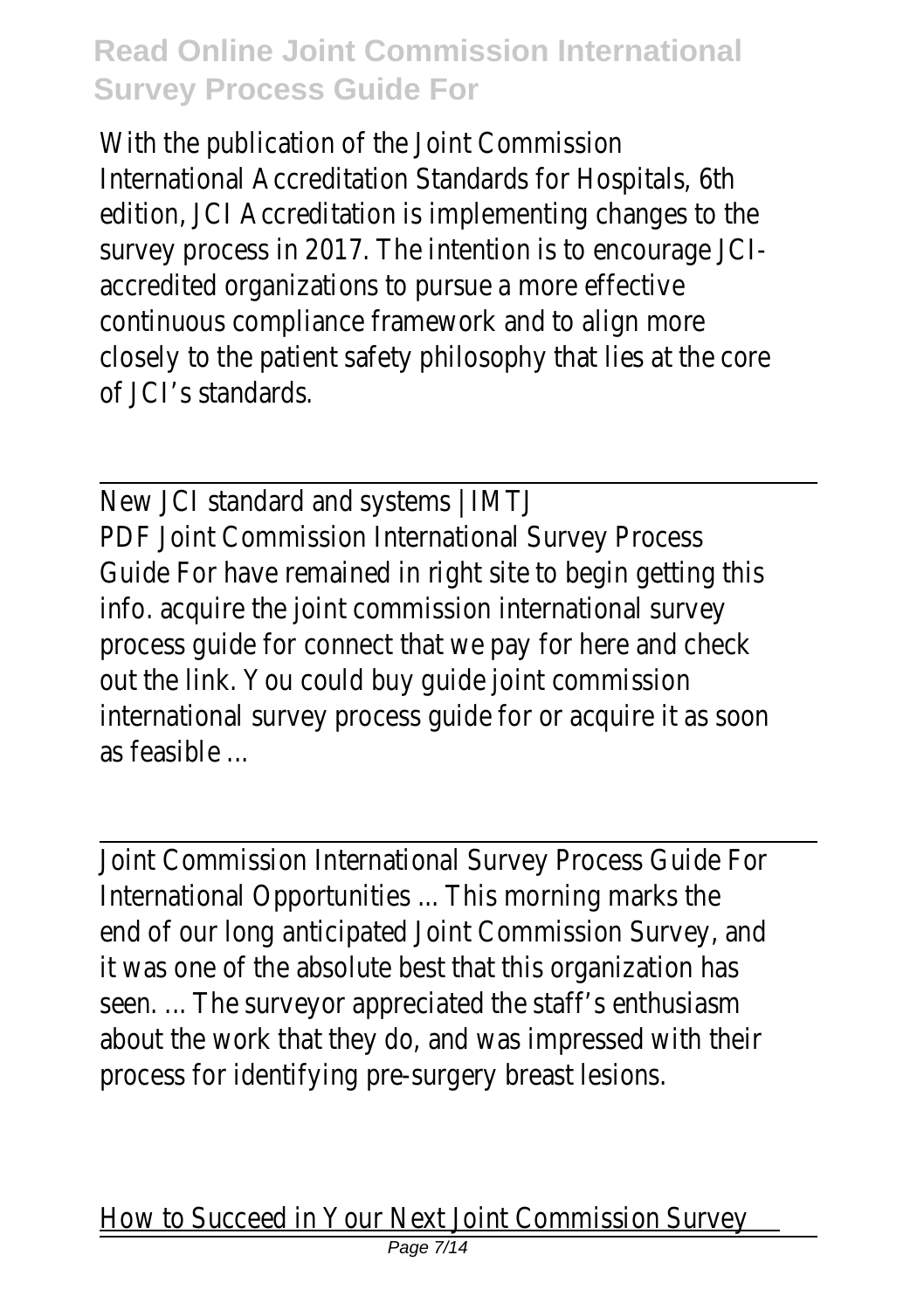Joint commission international(JCI) survey questions 202 Intro to The Joint Commission - Inside the Survey and Beyond the Standards wiving A Joint Commission SurveyTheJointCommissionCI Accreditation Preparation Online VideCI Accreditation Director Commission Arrivestenny Manderino: Joint Commission Accreditation \u0026 Survey Preparation And Introduction to The Joint Commission - Inside the Survey and Beyond Standardsbint Commission Requirements is the Joint CommisioHRBR JCI Accreditation - Explainer Video - Hair Restoration Blackrook TECHNIQUE -**NHH** 

IPSG - International Patient Safety Goals (Almana General Hospital Al Ahstow to become a CBAHI Surveyor ??? ???? ????? ?? ???&?PSG International Patient Safety Goal

Harmonised system of Survey, Types of Surveys, Difference between Periodical, Renewal \u0026 Intermediaten From the Joint Commission and I'm Here to Help Tracer Methodology Staff Training Video Introduction to the DHS Survey Process 26M therapy ' Bundles and BICS aint commission international accreditation standards for hospitals (????? JCI ???? ???????????????? Common questions of CBAHI surveyoComplying with the New Joint Commission Outcome Measures Requirement | Wadaibank Live: Your 2019 Joint Commission Visit: What to Expect Jenny Manderino: Joint Commission Accreditation \u002 Survey Preparation Webcast: Joint Commission Standards for the Hospital

Medical Staffhe Joint Commissiom Commission Page 8/14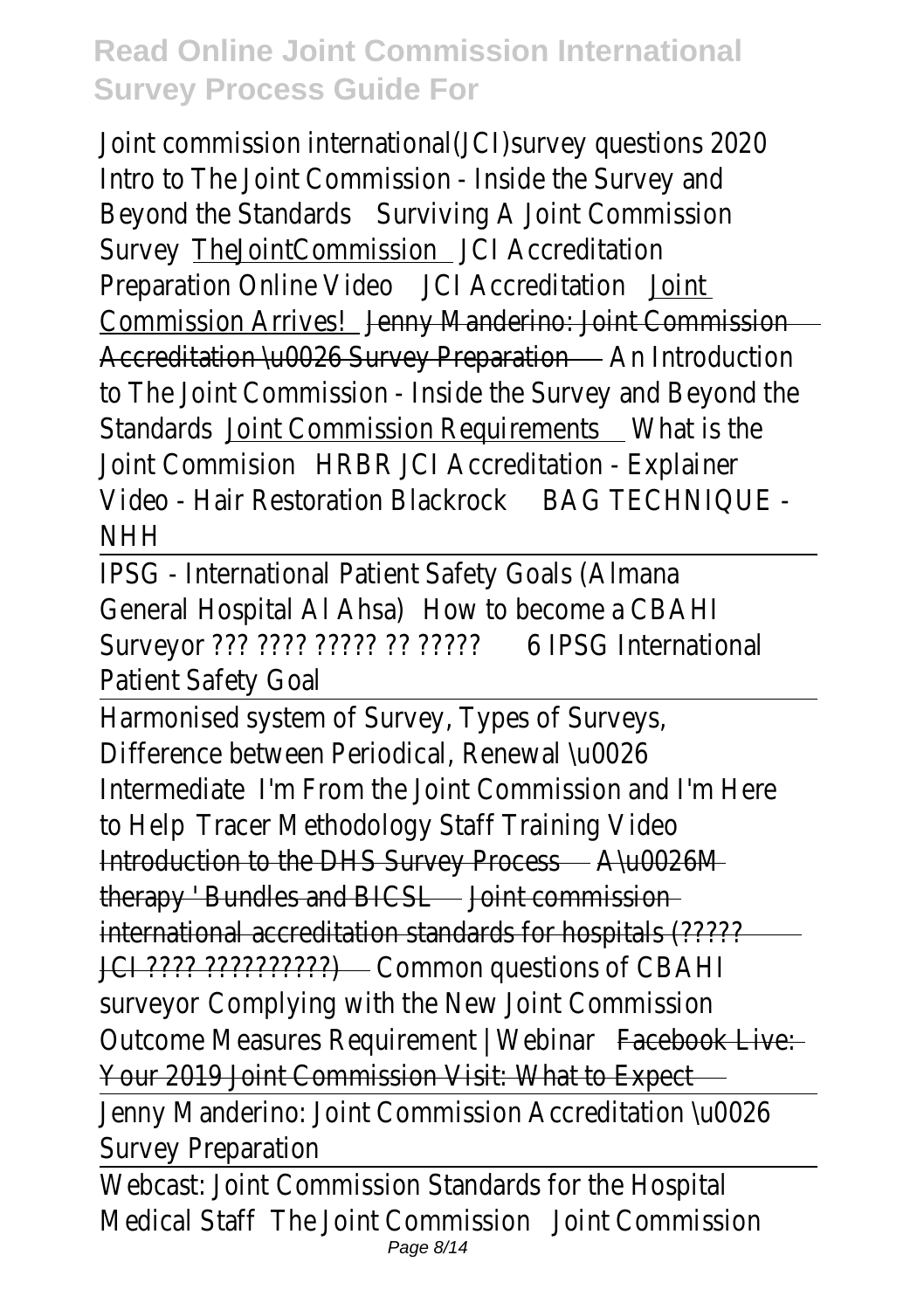#### International (JCI) Re-accreditation

Joint Commission International Survey Process Accreditation Bulletin: COVID-19 Impact Assessment and Survey Process. Wednesday, July 01 2020. The Joint Commission International (JCI) Hospital Standards promote continuous, systematic and organization-wide improvement in daily performance and in outcomes of patient care. It is JCI's expectation that all hospitals will maintain compliance with the JCI standards in a way that provides safe, quality patient care during the pandemic.

Accreditation Bulletin: COVID-19 Impact Assessment and ...

Survey Process Guides These easy-to-follow guides map each step of the way. They guide you through the organizational survey process with practical, relevant information to help all levels of leaders and staff prepare for the JCI survey. Guides are available for:

JCI Publications | Joint Commission International Joint Commission International Accreditation Hospital Survey Process Guide, Fifth Edition is designed to help hospitals learn about and be better prepared for the Joint Commission International (JCI) survey process. This quide provides hospitals and academic medical center hospitals with important information about JCI, the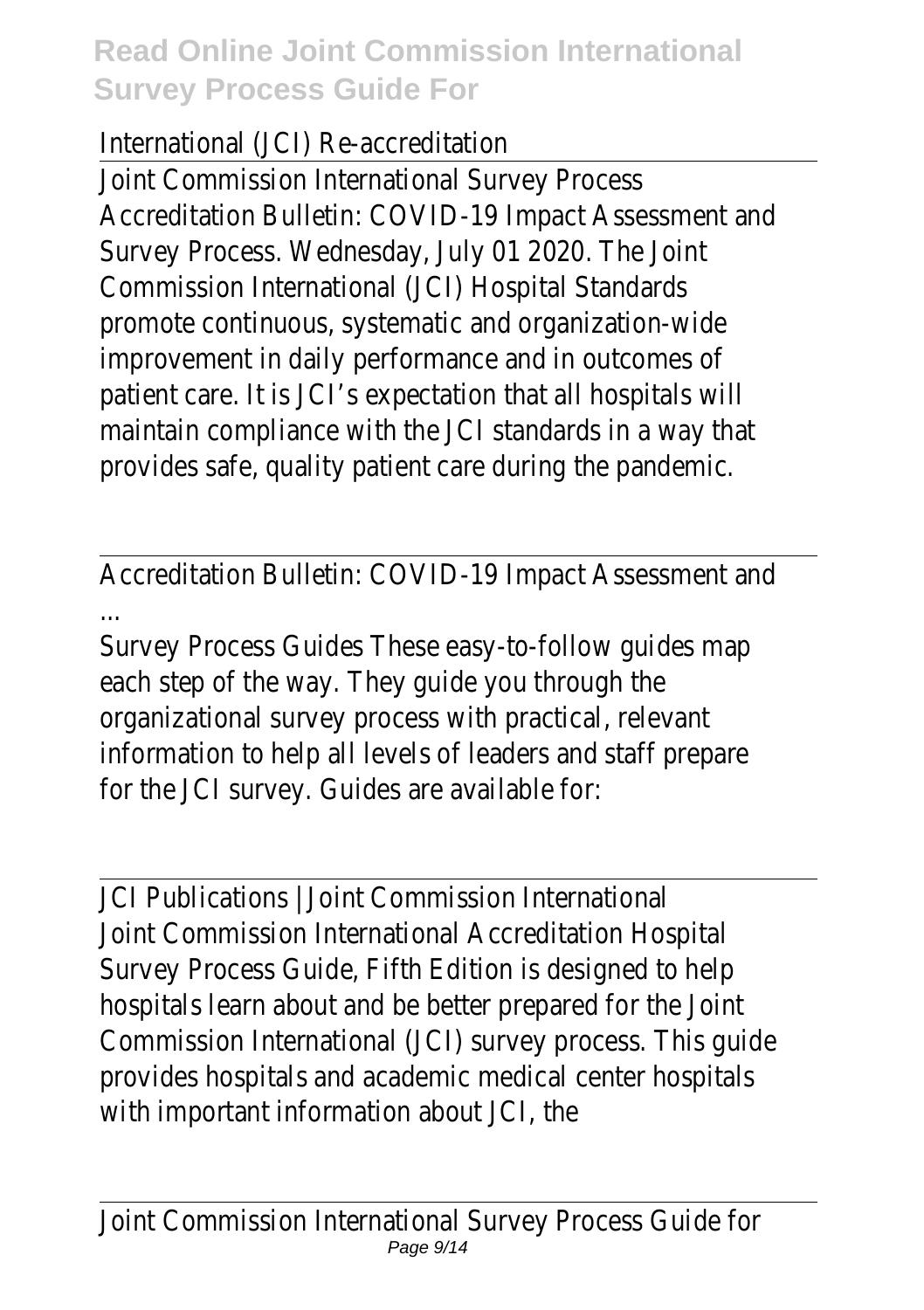...

Changes in The Joint Commission survey process, 2017 Joint Commission International (JCI) identifies, measures, and shares best practices in quality and patient safety with the world. It provides leadership and innovative solutions to help health care organizations improve performance and patient care outcomes.

Joint Commission International Survey Process Guide For (OAK BROOK, Illinois, USA – 28 January 2020) – Joint Commission International (JCI) announces that beginning 5 April 2020, Survey Analysis for Evaluating Risk ® (SAFER™) Matrix, a transformative approach for identifying and communicating a health care organization's risk levels, will be integrated into JCI's accreditation survey process for hospitals and academic medical centers.

Joint Commission International announces SAFER™ Matrix<sup>.</sup> A

Unannounced survey process. • The Joint Commission conducts unannounced surveys unless it is not feasible logical to do so. • All hospitals and Centers for Medicare Medicaid (CMS) deeming or recognition surveys are unannounced. The following are exceptionsto unannounced surveys: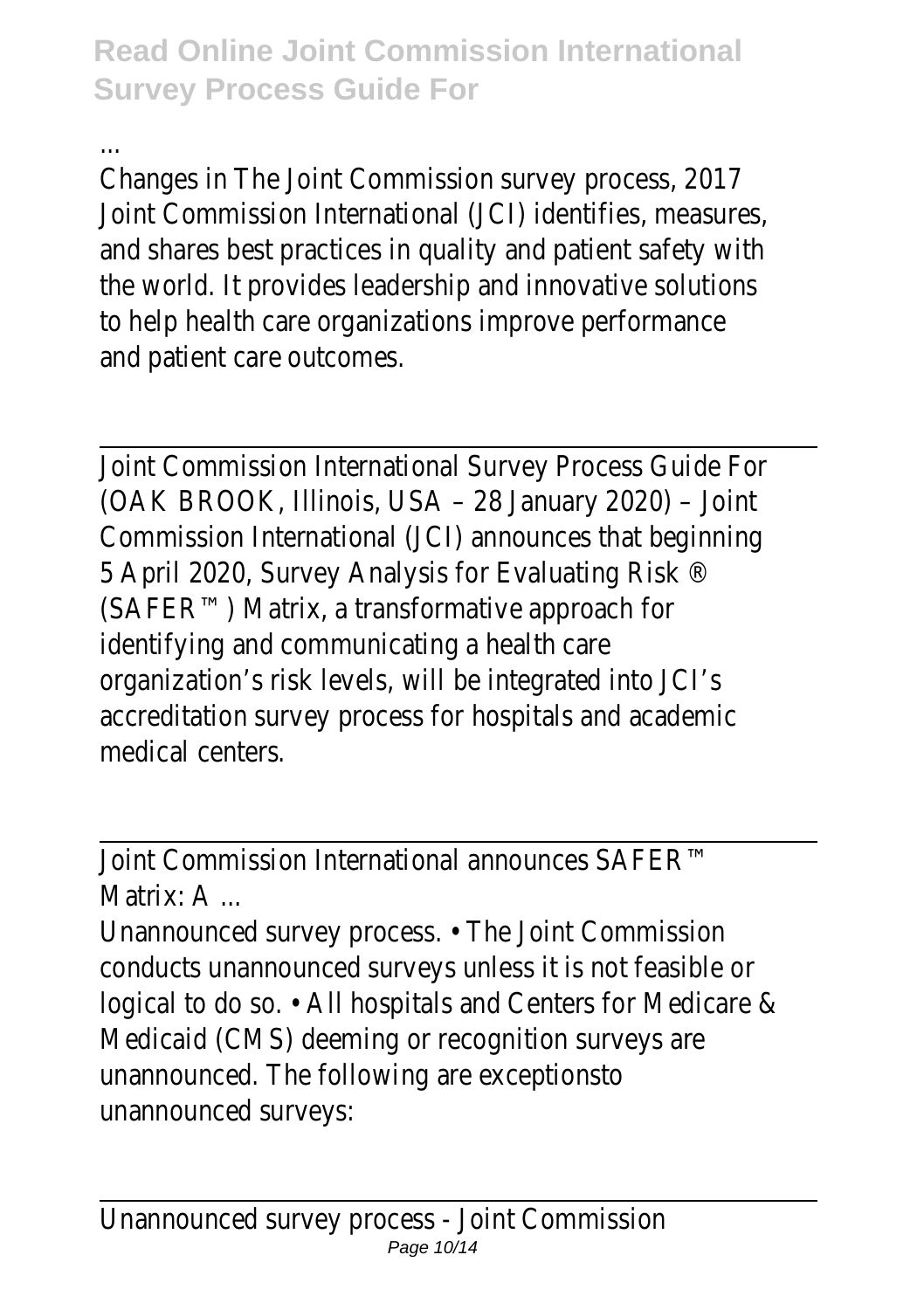The main activity during a Joint Commission or Joint Commission International (JCI) survey of any type of health care organization is the tracer (seethe sidebar "Tracers at a Glance," at right). A mock traceris a praction tracer meant to simulate an actual tracer. During a mod tracer, one or more people may play the role of a survey

How to Conduct a Mock Tracer Layout 1

International Accreditation Matters Successful completion of a rigorous accreditation process is a signal to patient that a health care organization has undergone an exacti performance assessment and met a robust series of qualifications in patient safety and quality of care. Of course, pursuing international accreditation is a big decision.

JCI Accreditation | Joint Commission International Accreditation and certification are important accomplishments to achieve and we are here to help yo organization throughout the entire process. Whether you're new to the Joint Commission and just starting on your journey, or you are looking for guidance after your survey or review, you'll have plenty of on-going support.

Learn the Process | The Joint Commission Successful completion of a rigorous accreditation proce a signal to patients that a health care organization has undergone an exacting performance assessment and me Page 11/14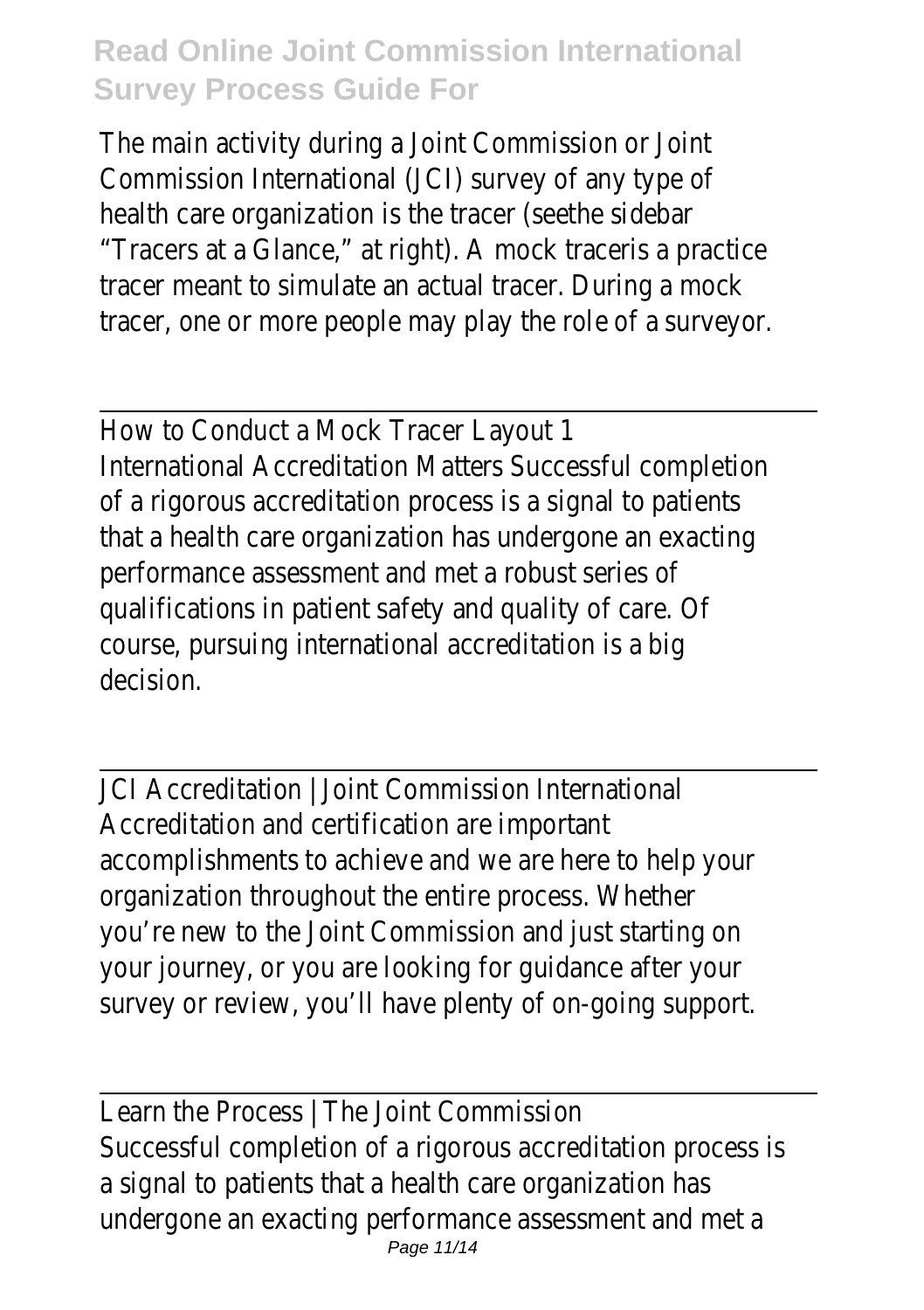robust series of qualification in patient safety and qualit of care. JCI is the recognized global leader in health care accreditation.

Joint Commission International | The Joint Commission on joint commission international survey process quide for easily from some device to maximize the technology usage. once you have established to create this photo album as of referred book, you can offer some finest for not isolated your energy but as a consequence your people around.

Joint Commission International Survey Process Guide For Joint Commission International Survey Process Guide for ... Joint Commission International announces SAFER™ Matrix: A transformative approach for identifying and communicating risk levels identified during accreditation survey process Available to hospitals and academic medical centers as part of the accreditation process beginning 5 April 2020Tuesday, January 28 2020 Joint Commission International

Joint Commission International Survey Process Guide For Hospital Survey Process Guide - telenews.pk Joint Commission International Accreditation Hospital Survey Process Guide, Fifth Edition is designed to help hospitals learn about and be better prepared for the Joint Commission International (JCI) survey process This guide provides hospitals and academic medical center hospitals Page 12/14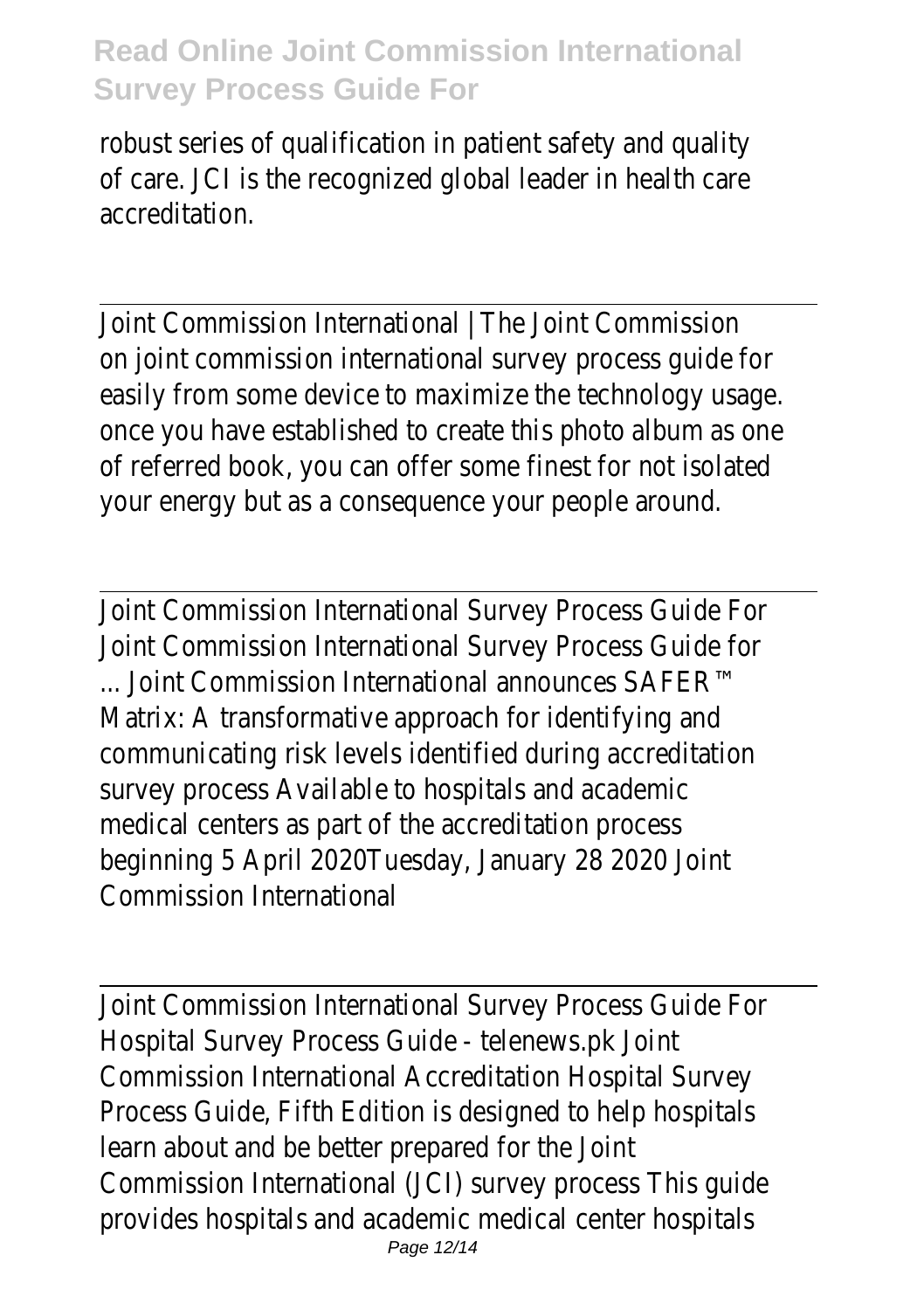with important ...

[Books] Jci Accreditation Hospital Survey Process Guide The Joint Commission survey process is patient-centere data-driven, and focused on evaluating actual care processes. The on-site accreditation survey is also inten to be a learning experience. To that end, we provide education and "best practice" guidance to help your staf continually improve performance. What to Expect on Survey Day

Snapshot of Survey Day - Joint Commission The unannounced full survey is a key component of The Joint Commission accreditation process. "Unannounced" means the organization does not receive advanced notic its survey date. The Joint Commission began conducting unannounced surveys on January 1, 2006. Surveys occur 18 to 39 months after the organization's previous unannounced survey.

Joint Commission - Wikipedia With the publication of the Joint Commission International Accreditation Standards for Hospitals, 6th edition, JCI Accreditation is implementing changes to the survey process in 2017. The intention is to encourage J accredited organizations to pursue a more effective continuous compliance framework and to align more closely to the patient safety philosophy that lies at the Page 13/14